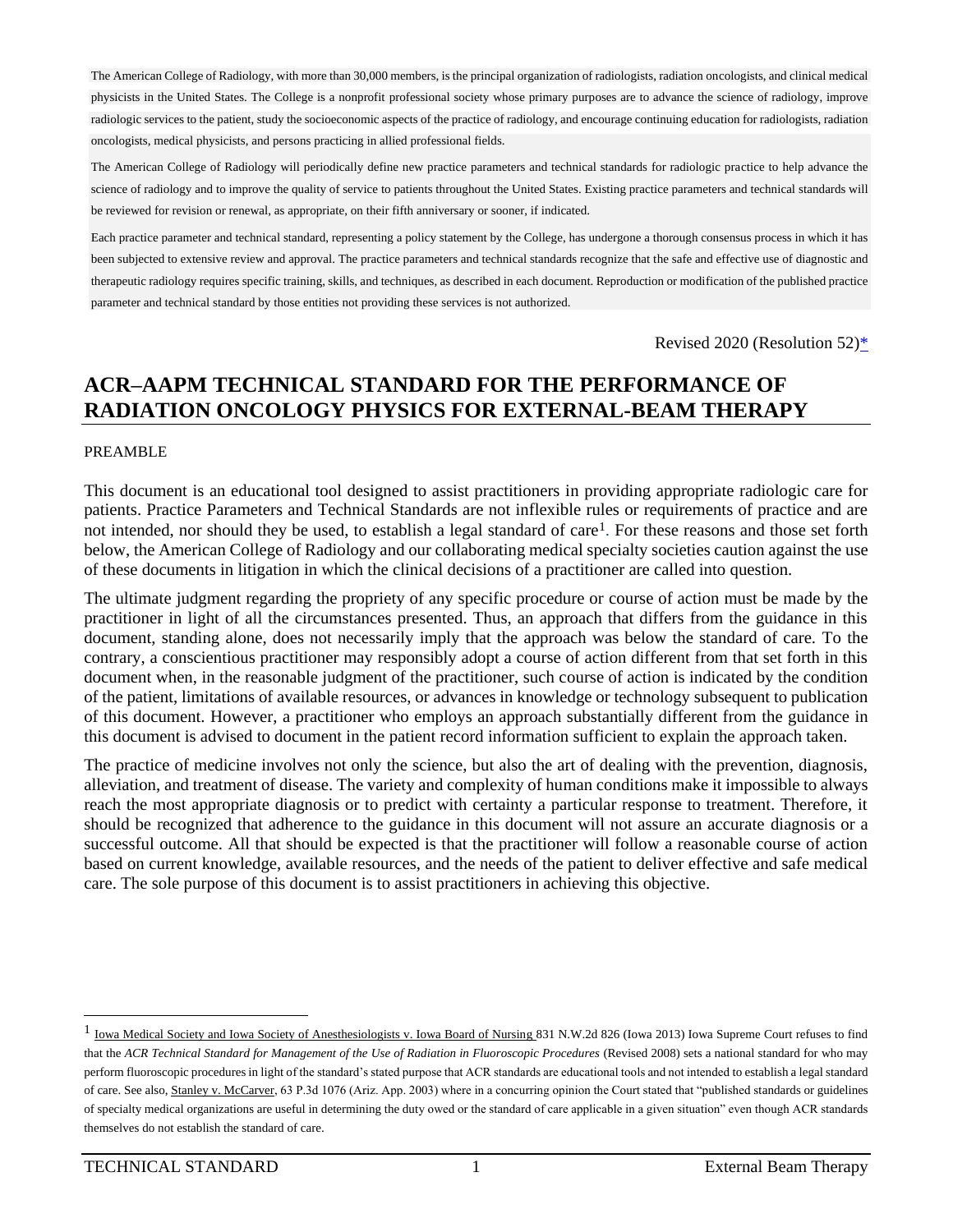# **I. INTRODUCTION**

This technical standard was revised collaboratively by the American College of Radiology (ACR) and the American Association of Physicists in Medicine (AAPM).

The success of treatment in radiation oncology depends on several factors, including delivery accuracy of absorbed doses to selected targets in both tumors and normal tissues. Because the practice of radiation oncology physics occurs in a variety of settings, the judgment of the Qualified Medical Physicist should be used to apply these standards to individual practices.

# **II. QUALIFICATIONS OF PERSONNEL**

# A. Qualified Medical Physicist

A Qualified Medical Physicist is an individual who is competent to practice independently one or more of the subfields in medical physics. The American College of Radiology (ACR) considers certification, continuing education, and experience in the appropriate subfield(s) to demonstrate that an individual is competent to practice one or more of the subfields in medical physics and to be a Qualified Medical Physicist. The ACR strongly recommends that the individual be certified in the appropriate subfields by the American Board of Radiology (ABR), the Canadian College of Physics in Medicine, or by the American Board of Medical Physics (ABMP).

A Qualified Medical Physicist should meet the [ACR Practice Guideline for Continuing Medical Education \(CME\).](https://www.acr.org/-/media/ACR/Files/Practice-Parameters/CME.pdf?la=en) (ACR Resolution 17, 1996 – revised in 2012, Resolution 42) [\[1\]](#page-11-0)

The appropriate subfield of medical physics for this standard is Therapeutic Medical Physics (including medical physics certification categories of Radiological Physics, Therapeutic Radiological Physics, and Radiation Oncology Physics).

In addition, the Qualified Medical Physicist must meet any qualifications imposed by the state and/or local radiation control agency to practice radiation oncology physics and/or to provide oversight of the establishment and conduct of the physics quality management program.

In addition to the language above, this technical standard pertains to 1) therapeutic applications of x-rays, gamma rays, and electrons; 2) the equipment associated with their production, use, measurement, and evaluation; 3) the quality of information and images resulting from their productions and use; and 4) the associated patient and personnel radiation safety issues.

In addition, a Qualified Medical Physicist must hold a professional medical physics license where required and should uphold the AAPM Code of Ethics (AAPM Professional Policy 24-D) [\[2\]](#page-11-1).

For further information on credentialing, accountability, authority, and professional development, see the ACR's [Guide to Professional Practice of Clinical Medical Physics](https://www.acr.org/-/media/ACR/Files/Member-Resources/Guide_Prof_Practice_Clin_Med_Phys_2018.pdf) [\[3\]](#page-11-2).

# **III. RESPONSIBILITIES OF PERSONNEL**

# A. Responsibilities

Qualified Medical Physicists are engaged in the design, optimization, technical evaluation, and delivery of radiotherapy treatment plans. Qualified Medical Physicists are the only individuals qualified to perform and oversee the calibration of therapeutic radiation delivery systems (eg, linear accelerators). They are also responsible for radiation protection of patients and staff. Their role may include clinical, research, educational, and administrative duties. The responsibilities of the Qualified Medical Physicist must be recognized and supported by the medical director and as per AAPM Professional Policy 17 [\[4\]](#page-11-3).

The Qualified Medical Physicist must participate in the specification, selection, acceptance, and commissioning of radiation-producing machines, accessories, and computerized treatment-planning systems. The Qualified Medical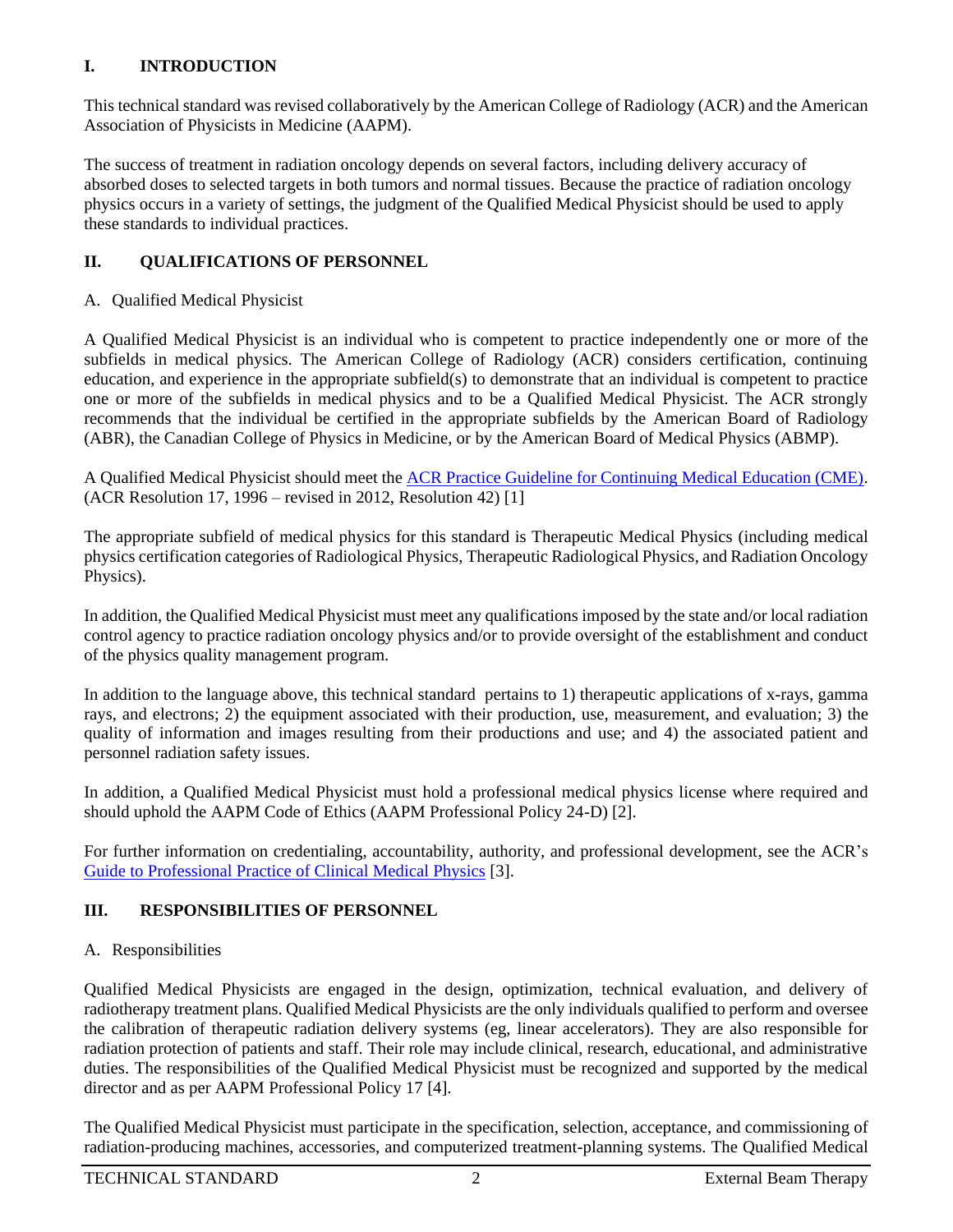Physicist should also supervise arrangements for proper maintenance of this equipment and work with the manufacturer/agent to facilitate repairs. After repair, if necessary, the Qualified Medical Physicist will supervise any required tests after the repair of the equipment to ensure the proper performance of the treatment unit. The Qualified Medical Physicist will periodically evaluate all systems for continued utility, appropriateness, reliable performance, and condition and will make recommendations on a practical life span, obsolescence, and replacement.

# B. Personnel Requirements

A Qualified Medical Physicist must be available for each institution that uses therapeutic equipment. The Qualified Medical Physicist is typically on site when treatments are delivered and must be physically present for special external beam techniques. For further guidance, see the Radiation Oncology Practice Accreditation program requirements [\[5\]](#page-11-4). The number of Qualified Medical Physicists and support personnel must be appropriate for the types, levels of complexity, and volume of the external-beam services offered [\[6\]](#page-11-5). External-beam physics services generally include calibration of the radiation beams, safe and appropriate operation of the treatment units, continuing quality assurance, and medical physics support (dosimetry, special physics consults etc) for the radiation oncologist when needed. This clinical support includes patient-specific dose measurements (if requested), monitoring of the custom block fabrication process or appropriate use of multileaf collimation (MLC), and responsibility for the technical accuracy of the computerized treatment plans, including patient data acquisition. Special external-beam treatment techniques require additional physics support at a level higher than that required for routine external-beam therapy.

Staffing requirements are required to provide services outside the scope of this standard, including brachytherapy, radiation safety, research, administration, and education and training programs [\[1](#page-11-0)[,7\]](#page-11-6). Trainees with medical physics responsibilities must be supervised and their work reviewed by a Qualified Medical Physicist or their designee [\[7,](#page-11-6)[8\]](#page-11-7).

Commissioning of modern therapy systems is a critically important, time-consuming process. The technological complexity of modern systems requires a well-designed and carefully implemented series of steps for data collection, analysis, computer modeling, and validation on the specific system as installed. The Qualified Medical Physicist must determine the scope of work to be performed consistent with the clinical scope of service in the practice and the appropriate timeline for the work to ensure that all quality and safety aspects are afforded sufficient focus. In the event that the commissioning is performed by a physicist or physics group other than the institution medical physics staff, the institution's or on-site Qualified Medical Physicist must review the final results of the commissioning process and ensure they are in line with published commissioning standards. It is the responsibility of the institution's or on-site physicist to complete a subset of test to independently validate the results presented in the report. The Qualified Medical Physicist determines when the therapy system can commence clinical use and communicates to all clinical and administrative groups any possible limitations on the scope of use.

Physics support staff should be appropriately trained. Medical dosimetrists should be certified by the Medical Dosimetry Certification Board. In clinics where it is not always possible to have only certified dosimetrists, a Qualified Medical Physicist should provide appropriate supervision of uncertified dosimetrists. In-house therapy equipment service engineers and third-party service organizations should participate in the manufacturer's training program. Radiation therapists should either be certified in radiation therapy by the American Registry of Radiologic Technologists (ARRT) or be eligible for such certification.

Prior to the introduction of new treatment modalities, the systems administrator and the medical director should consult the Qualified Medical Physicist so that adjustments to staffing can be made for specialized procedures. Additionally, all staff who participate in the new treatment modality process, including physicians, dosimetrist, therapists, and physicists, should receive training/in-service prior to and at first use (proctoring) of clinical initiation. Documentation of this training is required. Issues related to several complex treatment techniques are dealt with in other technical standards and practice parameters [\[9-12\]](#page-11-8).

# **IV. EQUIPMENT**

The Qualified Medical Physicist must determine the need for, specify the requirements of, and have access to dosimetric and treatment-planning equipment including, but not limited to, the following: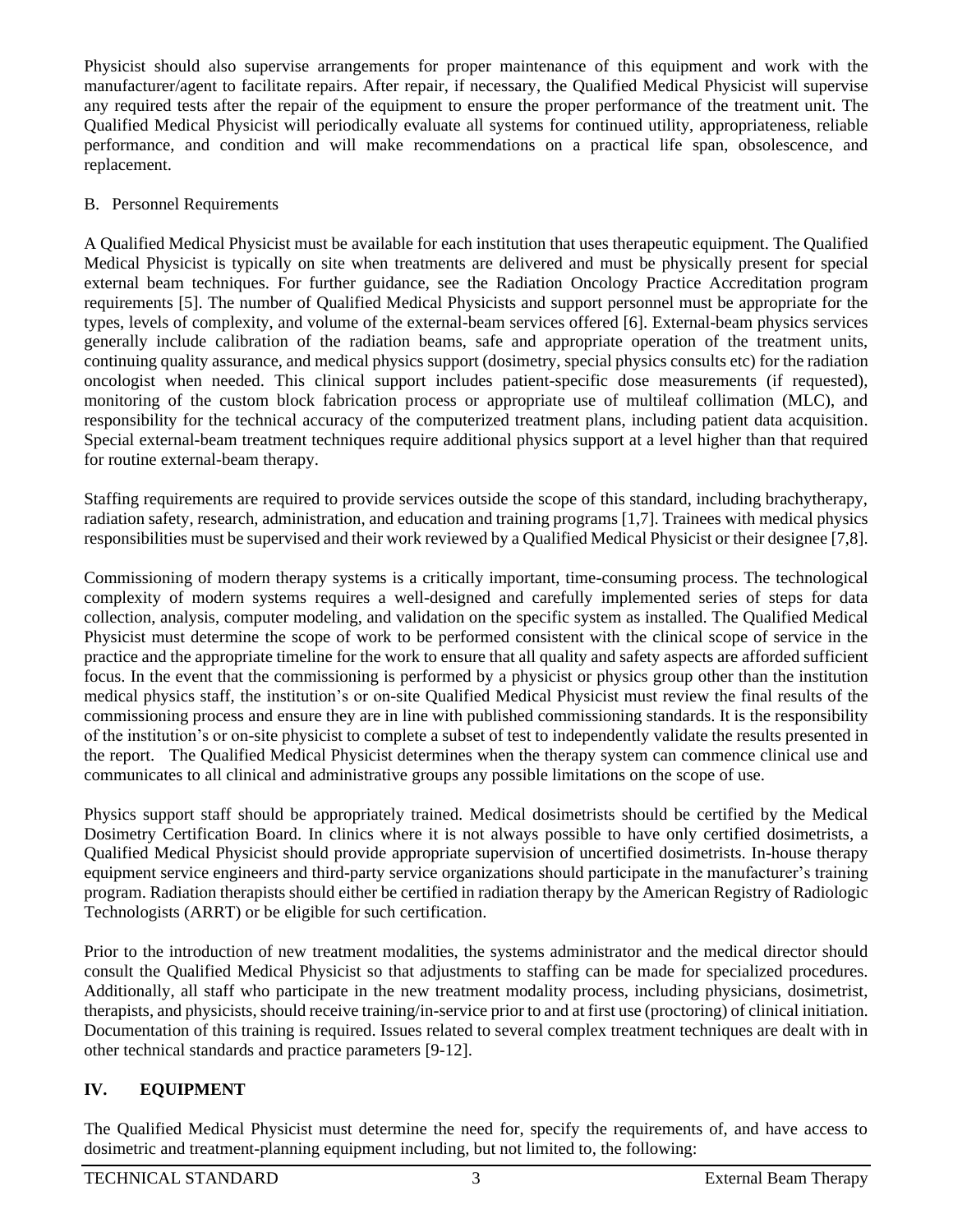- 1. Measurement instruments to calibrate all treatment equipment that includes, but is not limited to, the following:
	- Ionization chambers/electrometers used as local standards and/or used as field instruments.
	- Constancy check instruments, water-equivalent dosimetric phantoms, and other appropriate dosimetry equipment.
- 2. Computerized water-scanning systems with appropriate ionization chambers, diodes, and other measuring tools
- 3. Dosimetry quality assurance (QA) hardware and software, such as film densitometry systems or detector array systems
- 4. In vivo patient dose–measuring systems (eg, diodes, metal oxide silicon field effect transistors (MOSFET), thermoluminescence dosimeters (TLDs), or optically stimulated luminescence (OSL) dosimeters
- 5. Radiation protection measurement devices, such as appropriate survey meters and area monitors
- 6. Appropriate QA test tools for radiation therapy equipment, such as mechanical alignment tools, thermometers, and barometers
- 7. Imaging equipment QA tools [\[13,](#page-11-9)[14\]](#page-11-10)
- 8. Equipment to support special external-beam techniques (such as those listed in Section III.B)
- 9. Any additional equipment as needed to ensure that integration between devices is acceptable (ie, motion phantom for gated lung stereotactic body radiotherapy (SBRT)).

# **V. QUALITY MANAGEMENT PROGRAM**

#### A. Introduction

Quality management (QM) in radiation oncology may be defined as those procedures that ensure a consistent and safe fulfillment of the dose prescription. The Qualified Medical Physicist is responsible for designing and implementing those aspects of the QM program that involve the use of the external-beam radiotherapy equipment. The Qualified Medical Physicist is also responsible for reviewing and approving the procedures followed by the radiation therapy and dosimetry staff in planning and delivering the prescribed dose.

QM of radiation therapy equipment is primarily an ongoing evaluation of functional performance characteristics. Accordingly, the Qualified Medical Physicist must develop, supervise, and implement effective hazard mitigation methods that encompass the QA of radiation therapy equipment [\[15](#page-11-11)[,16\]](#page-11-12). The policy and procedure review may include the use of risk-based tools such as failure modes and effects analysis (FMEA) or a radiation oncology incident learning system (RO-ILs) [\[17-20\]](#page-11-13).

#### B. General Protocol Outline

The goal of the QM program for external-beam radiation therapy equipment is to ensure that the performance characteristics defined by physical parameters and established during commissioning of the equipment remain within acceptable limits. Policies and procedures must be established by the Qualified Medical Physicist to verify that all equipment meets the manufacturer's specifications and to establish baseline performance values for new or refurbished equipment or for equipment following major repair. Once a baseline standard has been established, a protocol for periodic QA tests may be developed for monitoring the baseline performance values. The protocol for QA tests should recommend the equipment to be used, the frequency of measurement, techniques to be followed, suggested performance criteria, action levels, and routes of notification. QA test procedures should be able to measure parameter changes smaller than tolerance or action levels. The Qualified Medical Physicist should refer to the current AAPM guidelines and documents to develop their QM program [\[21\]](#page-11-14).

A written summary of physics activities, along with the results of the evaluation, should be documented and presented to the medical director and senior institutional administrator annually. This written summary should be incorporated into the institution's overall QM program.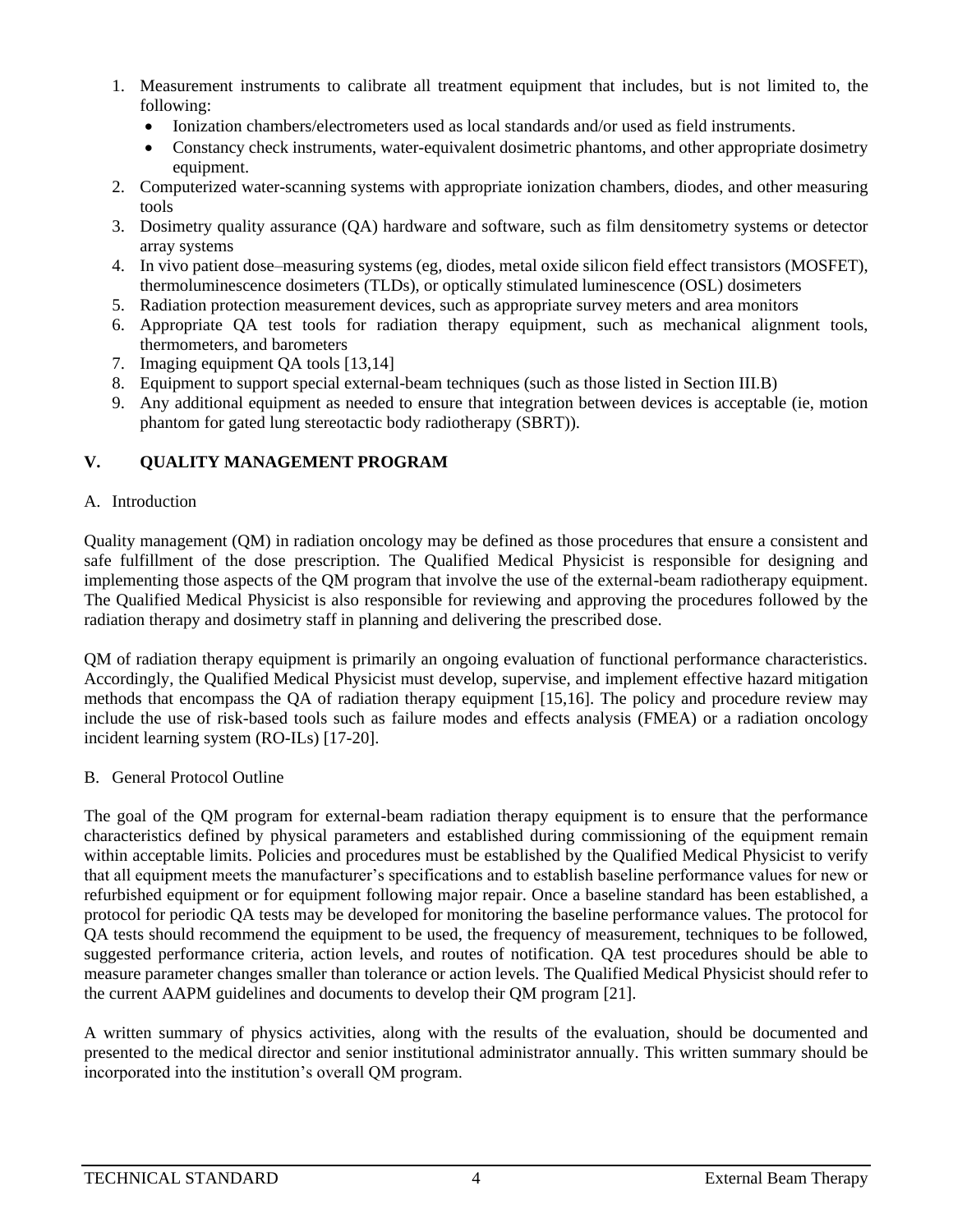# C. Specific Protocols

It is recommended that relevant AAPM Medical Physics Practice Guidelines, Task Group reports, and ACR–AAPM technical standards be used to determine the types of testing and procedures that should accompany commissioning and initialization of any new technique involved in the delivery of external-beam radiotherapy. Testing functionality and compatibility integration of multiple vendor components into the external-beam delivery pathway should be fully examined and tested prior to patient treatment.

1. Measurement equipment

A program must be in place to ensure the accuracy and precision of measurement equipment used for calibration and constancy checks of treatment machines and instruments used for patient dosimetry. The program must have documented procedures for instrument calibration to ensure traceability to accredited calibration facilities and to affirm instrument precision and accuracy. Redundancy in dose calibration equipment is recommended to ensure that instruments are holding their calibration. This can be achieved by cross calibrations or the use of the appropriate long-lived radioactive source. It is recommended that both a local standard and a field dosimetry system be maintained and routinely compared.

2. Treatment machines

Protocols for calibrating treatment machines must follow those protocols currently published by the AAPM and adhere to state and federal guidelines.

After the treatment machine has been commissioned and prior to clinical use, an independent verification of the output of each photon and electron beam must be performed to verify that the treatment unit calibration is consistent with national standards. In subsequent years, there must be an independent check of each photon beam annually and each electron beam biennially or more frequently per regulatory requirements. The independent check must be performed by either:

- a. A Qualified Medical Physicist who did not perform the commissioning/annual output calibration, using a dosimetry system other than the one that was used during the commissioning/annual output calibration (this dosimetry system must also have calibration factors traceable to an accredited dosimetry calibration laboratory); or
- b. An independent dosimetry service designed to measure doses within an uncertainty of 5%.
- 3. Radiotherapy simulators and imaging equipment

Procedures for establishing and maintaining the imaging equipment used in planning radiation therapy treatment planning (eg, computed tomography (CT), magnetic resonance (MR), positron emission tomography (PET), PET/CT scanners, and other radiography equipment) should be an integral part of a QM program. The Qualified Medical Physicist must be aware of the factors that affect image quality as well as the effect of image distortions on treatment planning. The medical physicist should ensure that those elements of imaging equipment quality control directly relevant to radiation oncology planning are carried out at an appropriate frequency and the measured CT dose index is within 20% of the displayed CT dose index [\[22\]](#page-11-15).

Every effort should be made to acquire patient data through digital imaging techniques. If deemed appropriate by the radiation oncologist, manual techniques may be used. All data used in the dosedistribution calculation and implementation process should be reviewed by a member of the physics staff for appropriateness prior to its use in computation. The spatial linearity (in 3 dimensions) of CT or other digital images used for planning should be verified by test imaging of appropriate phantoms having fixed fiducials and/or known external dimensions.

4. External-beam dose distributions and associated coordinate systems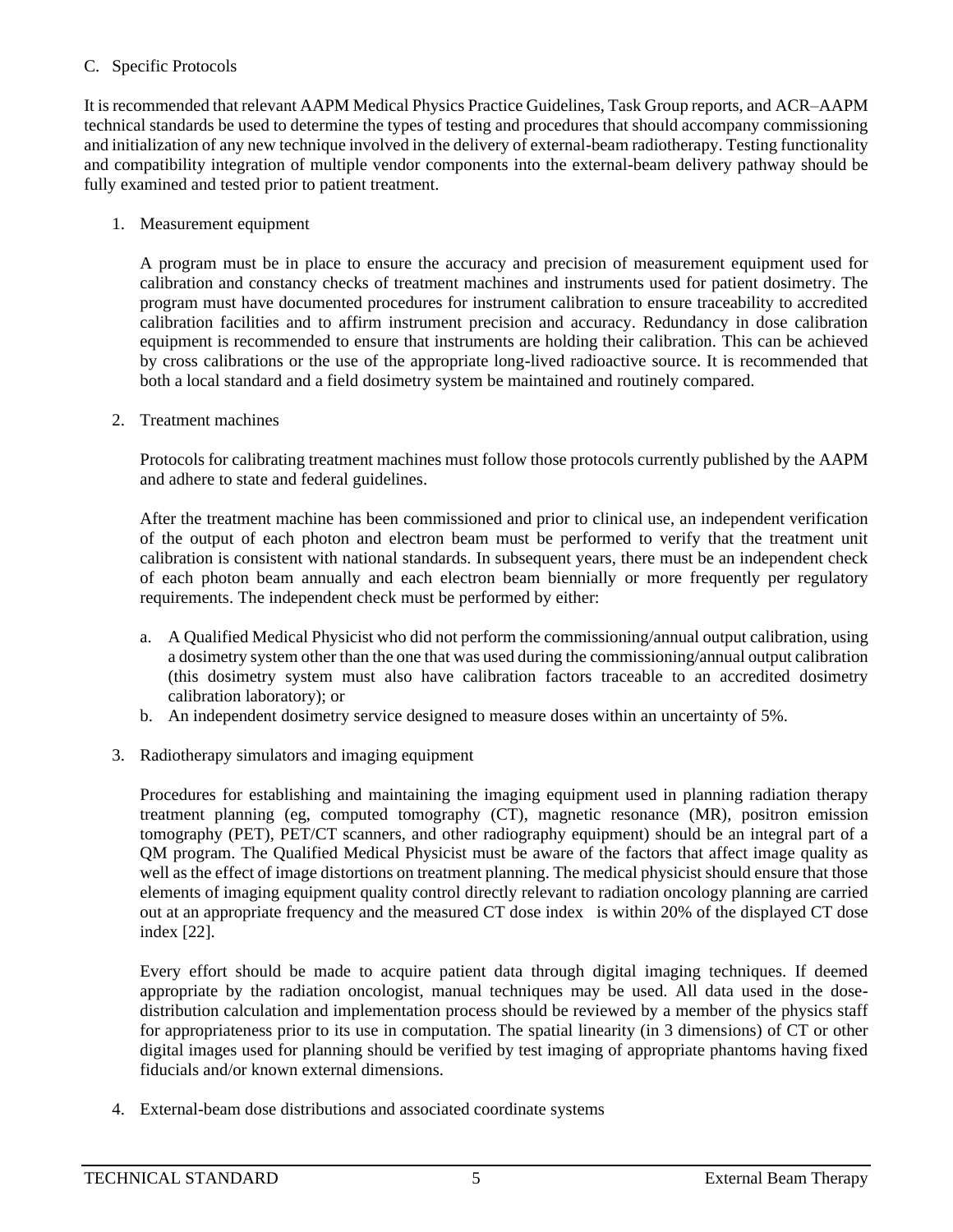Independent systems involved in the treatment simulation, planning, and delivery process may have different image characteristics and coordinate systems. Faithful data transfer and coordinate translation must be achieved, and this process must be routinely tested. One method to test the data chain is via an endto-end test, which may contain some or all of the following components:

- a. Simulation, including CT scanning of a dosimetry phantom
- b. Phantom image data transfer to the treatment-planning system
- c. Creation of a treatment plan with variables such as independent jaws, wedging, blocking, noncoplanar beams, or other techniques at the discretion of the medical physicist
- d. Calculation, monitor unit verification, and transfer of the plan to the record-and-verify system or treatment unit, in the custom of the clinic
- e. Treatment of the dosimetry phantom with dosimeter(s) in place
- f. Analysis of dose measured compared with that predicted by the planning system
- g. In each of the imaging systems (simulation and planning), a check of spatial fidelity, Hounsfield unit (HU) value, and beam geometry (size, source skin distance [SSD], etc) against nominal values
- h. Should MRI-based imaging methods be used in the treatment planning dose calculation, commissioning of the method into the external-beam treatment workflow should be documented and shown to have equivalent accuracy to CT-based dose calculation.

Alternative methods of completely testing the image/data chain may be devised by the medical physicist.

5. Treatment-planning computer systems

The treatment-planning computer model must be verified using beam data measured under the supervision of the Qualified Medical Physicist on the same treatment unit for which the model will be applied for patient planning. Reference beam data provided by the manufacturer may be used if it is within acceptable agreement with the measured dataset as determined by the Qualified Medical Physicist. Treatment-planning computer systems must undergo rigorous acceptance tests and commissioning to ensure that the calculated output satisfactorily agrees with measured beam data for a series of test cases and to ensure that the hardware and software were installed properly. (See the [ACR Practice Parameter for](https://www.acr.org/-/media/ACR/Files/Practice-Parameters/3D-Conformal.pdf?la=en) 3D External Beam [Radiation Planning and Conformal Therapy](https://www.acr.org/-/media/ACR/Files/Practice-Parameters/3D-Conformal.pdf?la=en) [\[23-25\]](#page-11-16).)

All users must receive initial and annual documented training by the Qualified Medical Physicist or manufacturer. In addition, documented training should be given to all new users. Software releases should be reviewed and documented by impacted parties.

Treatment-planning systems must be tested to ensure that they meet the published specifications of the system. All features of the system that are used in clinical practice must be tested. Both central-axis and off-axis beam characteristics at specific points should be tested for various field sizes to confirm the spatial accuracy of the dose display. Studies must be performed to test all types of external-beam planning used at the site. The limitations/uncertainties of the dose-calculation algorithm(s) must be reviewed, documented, and made available to all clinical personnel at the time of commissioning.

If the treatment-planning system is used to define beam apertures, then this function should be tested along with margin tools used to define the planning target volume.

In many treatment-planning systems, the dose can be displayed in terms of absolute dose or relative dose. The exact method of dose display must be consistent with the treatment-planning approach that is used clinically. The user must confirm that the relative dose distribution is as described in the system manual. The absolute dose calculation must be confirmed by measurements under normal conditions in radiation fields of various sizes [\[26\]](#page-12-1).

If dose-volume histograms are used in the analysis of the plan, their validity must be checked. Various dose distributions can be calculated whose characteristics are known. The dose and volume results from the dosevolume histogram can be checked against the known values.

Periodic tests (eg, standard plans) must be performed routinely and after any major service or software change to ensure the accuracy of the monitor unit and/or dose-calculation algorithms, to ensure that any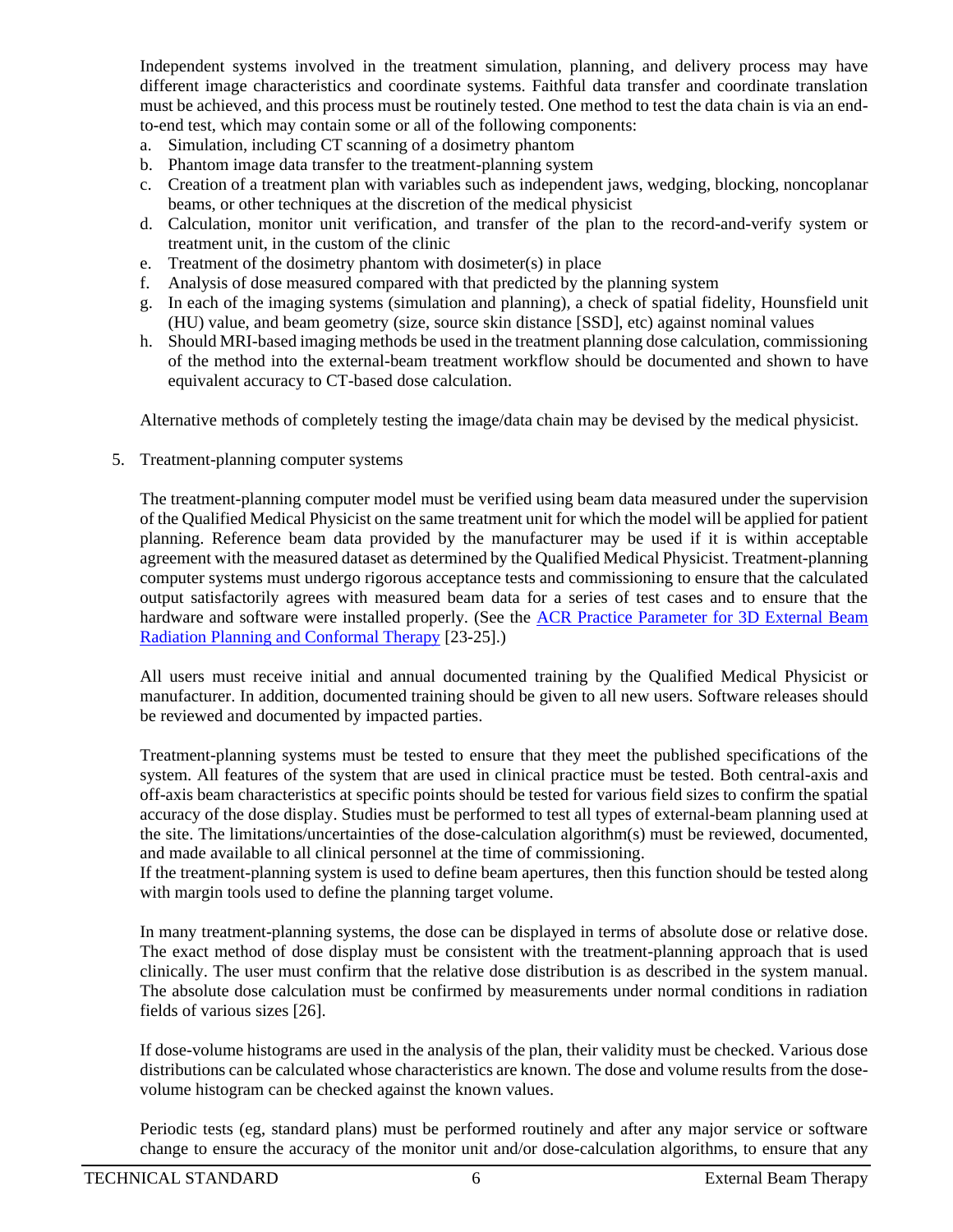software changes or updates (including editing of beam data files) were implemented correctly and have not corrupted the beam data, to ensure that any hardware changes were installed properly, and to verify that the system performance is consistent with its initial commissioning.

6. End-to-end testing

It is recommended that end-to-end testing procedures be designed and implemented for the purpose of systematic and random error reduction. The end-to-end test procedures should include use of phantoms. These phantoms should enable a test of entire patient treatment procedures, including imaging, treatment planning, plan export from the planning system to the treatment unit, and finally the treatment delivery. It is recommended that these types of tests be performed annually and as part of the commissioning of new treatment procedures [\[27\]](#page-12-2).

7. Electrical, mechanical, and radiation safety

A documented program must be implemented to assess potential safety hazards and to check the integrity of mechanical and electrical patient care devices. This program should include, but should not be limited to, the following:

- Periodic inspections of patient dose-monitoring devices
- Treatment machines (including the proper operation of LINAC vault doors and interlock safety devices such as door pressure sensors or motion detectors)
- Simulators (including the patient support assembly)
- Accessories to these machines, including MLC systems, treatment couches, imaging systems, immobilization devices, and beam attenuators [\[28\]](#page-12-3)
- Use of emergency procedures for machine shutdown by the staff

The radiation protection program must be designed to cover all treatment and imaging equipment and be consistent with state and federal regulations.

# **VI. CLINICAL PRACTICE**

# A. Availability

A Qualified Medical Physicist must be available for continuing medical physics consultation for patients and for consultation with the radiation oncologist and to provide advice or direction to staff.

The Qualified Medical Physicist should be present to review and/or supervise complicated simulations as well as treatment setups and to communicate specific requirements directly.

It is preferable to have a Qualified Medical Physicist on-site and available on a daily basis. Practices without a fulltime Qualified Medical Physicist must have regular on-site physics support to meet the clinical activity needs of the practice and be at the level of industry safety standards for staffing [\[5,](#page-11-4)[29\]](#page-12-4). The requirements for full-time equivalent coverage may increase with the complexity of the practice. In addition, state or local regulatory requirements must be met.

Procedures must be established to meet clinic needs for periods when a Qualified Medical Physicist is not immediately available on-site, including standard procedures and covering physicists. The Qualified Medical Physicist must review, as soon as possible, all dosimetric and physics activities that occurred during their absence. Authority to perform specific clinical medical physics duties must be delegated by the Qualified Medical Physicist to each member of the physics staff in accordance with their training and competence. The radiation oncologist must be informed of the clinical activities authorized for each member and/or the locum tenens Qualified Medical Physicist.

# B. Supervision

1. For clinical activities requiring supervision by a Qualified Medical Physicist, the various levels of supervision are described below. Each level of supervision is defined in AAPM Professional Policy 18-B: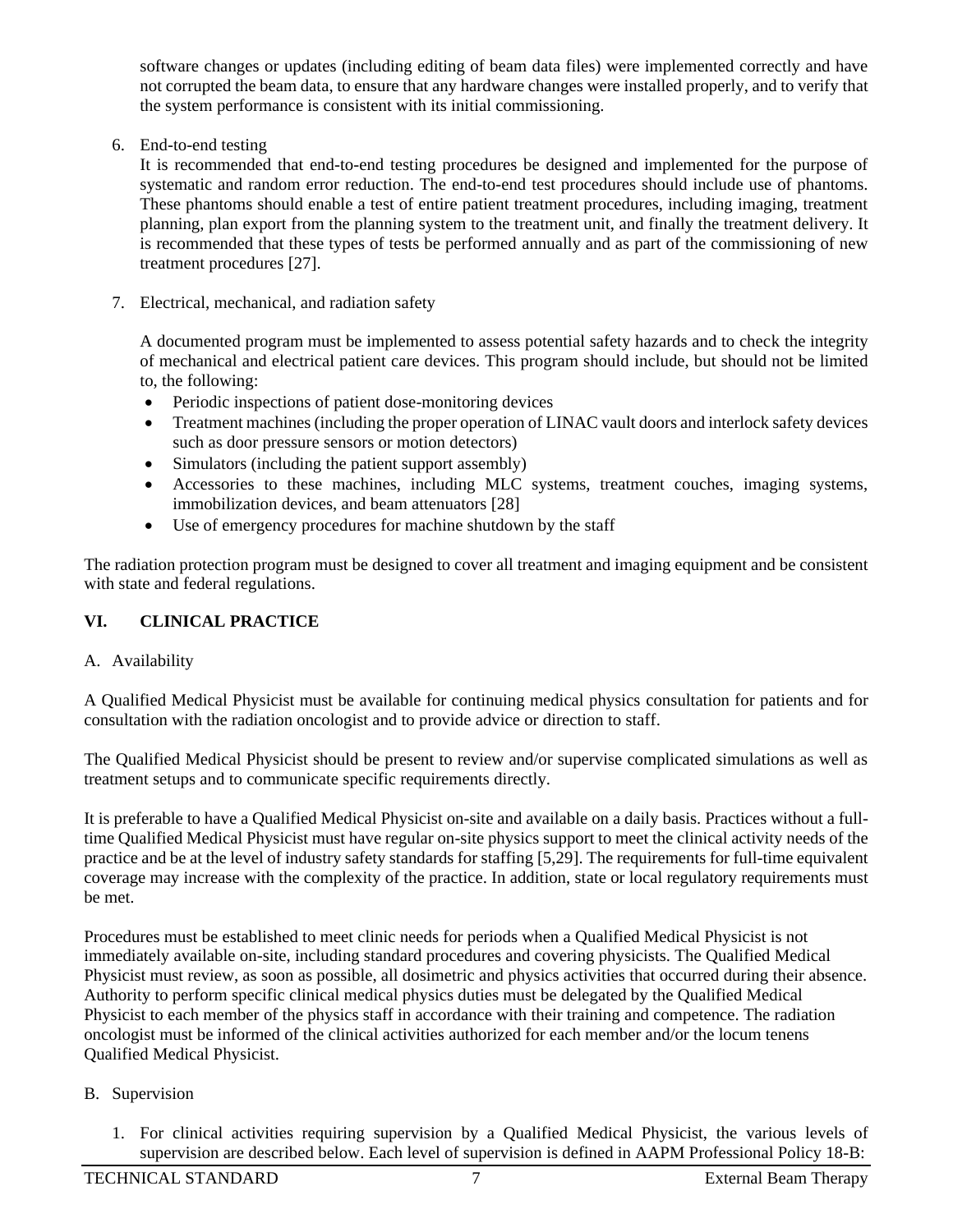- a. General The procedure is performed under a Qualified Medical Physicist's overall direction and control. The Qualified Medical Physicist's presence is not required during the performance of the procedure, but they must be available by phone to provide assistance and direction if needed. Under General Supervision, the training of the personnel who actually perform the procedure and the maintenance of the necessary equipment and supplies is the responsibility of the Qualified Medical Physicist.
- b. Direct A Qualified Medical Physicist must exercise General Supervision and be present in the facility and immediately available to furnish assistance and direction throughout the performance of the procedure. Direct Supervision does not require that the Qualified Medical Physicist must be present in the room when the procedure is being performed.
- c. Personal A Qualified Medical Physicist must exercise General Supervision and be present in the room during the performance of the procedure. QA of the external-beam process. For specific instructions on the process of radiation therapy see the [ACR–ASTRO Practice Parameter for General](https://www.acr.org/-/media/ACR/Files/Practice-Parameters/RadOnc.pdf)  [Radiation Oncology.](https://www.acr.org/-/media/ACR/Files/Practice-Parameters/RadOnc.pdf)
- C. Medical physics initial chart review protocol

At minimum, the physics review must include a review of the following:

- 1. Patient diagnosis
- 2. Any previous treatments the patient received
- 3. Implantable devices
- 4. Simulation instructions
- 5. Dose prescription
	- a. A written or electronic and dated prescription for the medical use of radiation should be made for each treatment course. The prescription should be signed or approved electronically by a board-certified radiation oncologist or qualified physician who restricts their practice to radiation oncology.

For specific required imaging to be used, see the **ACR–AAPM** Technical Standard for Medical Physics [Performance of Image-Guided Radiation Therapy \(IGRT\)](https://www.acr.org/-/media/ACR/Files/Practice-Parameters/IRGT-TS.pdf?la=en) [\[13\]](#page-11-9).

6. External-beam dose distributions

Under the direction of a board-certified radiation oncologist or qualified physician who restricts their practice to radiation oncology, external-beam dose distributions must be generated by the Qualified Medical Physicist or dosimetrist. The physician must review all dose distributions prior to the patient starting treatment. Cumulative dose distributions should be generated as appropriate and reviewed by the physician prior to treatment delivery. Documentation of this review must be included in the patient's treatment chart.

- 7. Treatment plan review
	- a. The treatment plan and any modifications to the treatment plan data that are transferred to a radiation treatment delivery system must be reviewed and approved by the Qualified Medical Physicist. For situations in which the Qualified Medical Physicist creates the treatment plan, it is preferable for a second Qualified Medical Physicist or dosimetrist to review the treatment plan. The dosimetrist must be specifically trained in treatment plan review. Documentation of training should be maintained and updated for any changes in the plan review process.
	- b. A Qualified Medical Physicist should review the treatment plan prior to patient treatment.
	- c. For an emergency treatment that occurs after regular clinical treatment hours, on the weekend, or on a holiday, the institution should have procedures in place such that the plan and/or calculations are checked by a Qualified Medical Physicist within 1 business day after treatment delivery.
	- d. The Qualified Medical Physicist must review and verify the parameters that are used to describe the radiation beam or beams used in the treatment plan. These parameters must reflect the intent of the prescription. They include the target/source-to-patient skin distance (SSD or TSD), gantry and collimator angle, field size, a description of the beam aperture or MLC pattern(s) when shaped fields are used, the identification of wedges or a compensator if such are used, the relative beam weight or normalization, and all treatment couch parameters.
	- e. Verify appropriateness of target volumes (may include gross target volumes (GTVs), clinical target volume (CTVs), planning target volume (PTVs), internal target volumes (ITVs) (per the International Commission on Radiation Units [ICRU]-50, ICRU-62, and ICRU-070), and normal structures.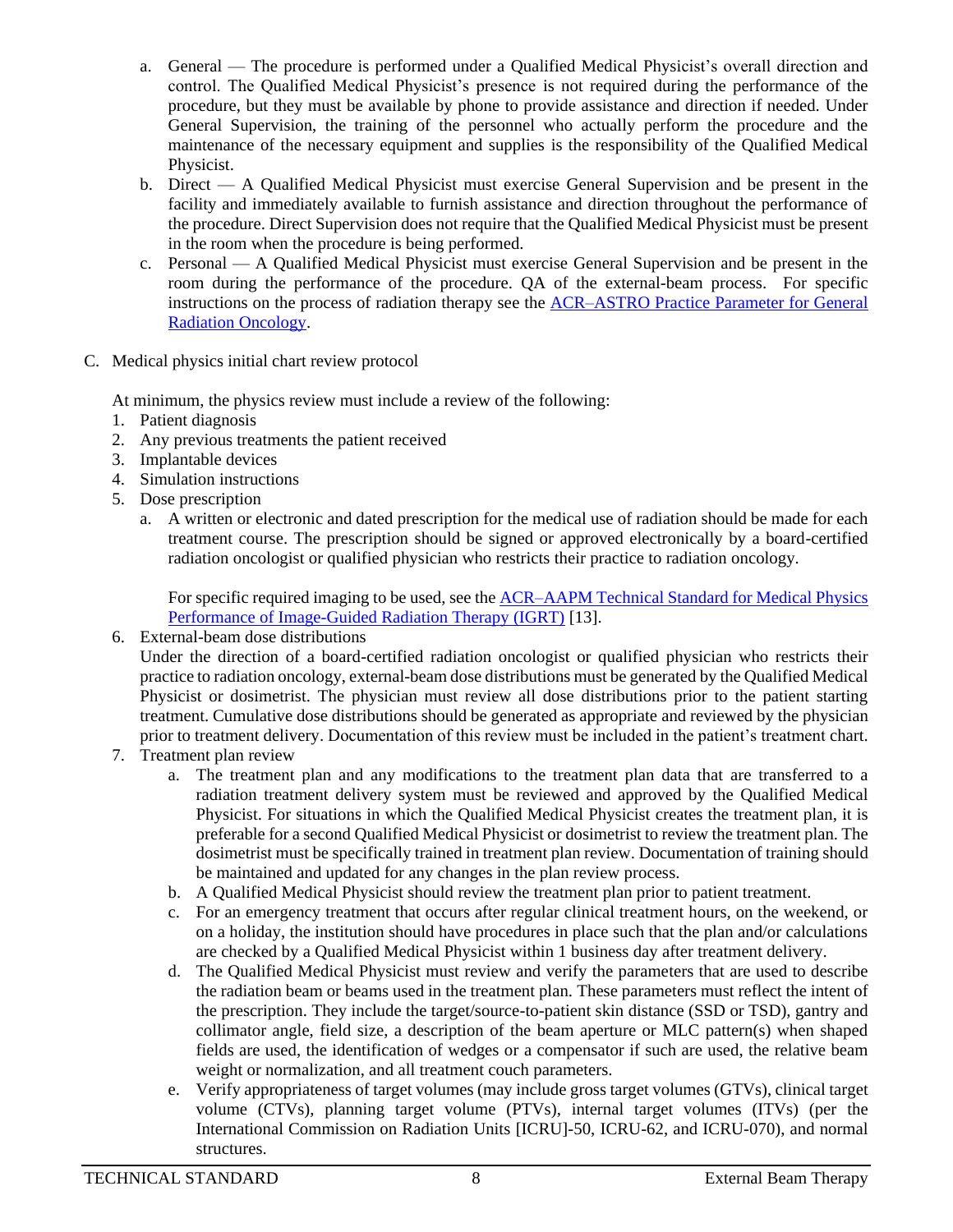- f. The Qualified Medical Physicist should ensure that the graphical dose distribution is consistent with the dose prescription and verify dose calculation parameters and the accuracy of dosimetric results.
- g. Each practice must have a written procedure that defines how to calculate the monitor units or treatment time for all treatments. Such calculations must be based on measured dosimetric parameters. Tables of these dosimetric parameters in either paper or electronic form must be compiled and be readily accessible to the physics staff.
- h. All treatment-planning system calculations of monitor units or treatment times must be verified by an independent monitor unit calculation system. This independent calculation is to be performed by a trained member of the physics team (dosimetrist or Qualified Medical Physicist) and checked by the Qualified Medical Physicist. If treatment-planning system calculations of monitor units or treatment times were originally prepared by a Qualified Medical Physicist, it may be rechecked by the same individual using a different calculation method.
- i. For patient-specific QA that involves verifying plan data and delivery accuracy, such as IMRT, refer to the requirements (see the **ACR Practice Parameter for Intensity Modulated Radiation** [Therapy \[IMRT\]](https://www.acr.org/-/media/ACR/Files/Practice-Parameters/IMRT-RO.pdf?la=en) [\[11\]](#page-11-17)). Documentation of this review and verification must be included in the patient's treatment record.
- j. Verify that the treatment isocenter matches the simulated isocenter. If shifts were performed, verify that these are documented in the patient's record correctly.
- k. Review the dose volume histogram for critical/normal structure doses.
- l. Review digitally reconstructed radiographs for MLC position accuracy.
- m. Review IGRT instructions prescribed by the physician for completeness (modality, frequency, match structures, etc).
- n. If record and verify systems are used, the Qualified Medical Physicist must verify that the treatment plan and related data have been transferred properly.
- 2. Day 1 treatment verification
	- a. Follow specific Day 1 verification methods, isocenter verification, patient SSD measurements, etc.
	- b. A radiation therapy technologist or radiation oncologist should verify that the patient setup on the treatment machine is in accordance with the treatment plan prior to the first fraction of a course of treatment and prior to treatment for any changes to the initial treatment plan.
	- c. Clinical staff should obtain clarification before beginning a patient's treatment if any element of the prescription or other record is confusing, ambiguous, erroneous, or suspected of being erroneous.
- 3. Medical physics weekly chart review protocol

The Qualified Medical Physicist must develop a weekly chart review protocol for reviewing each patient's treatment records. The review must assess accuracy of information as well as completeness and clarity of the record. The chart review must be conducted at least once every 5 fractions. If the site employs more than one Qualified Medical Physicist, this review should be rotated amongst the physicists so that more than one Qualified Medical Physicist reviews the chart throughout the treatment course.

There may be challenges in accomplishing weekly physicist chart review for hypofractionated treatments delivered over less than six days. The main problem is that these courses may receive a weekly chart review only after a substantial fraction of the prescription has been delivered. This is not ideal, so approaches should be developed to address this. If a treatment course is five fractions or less, the institution should consider developing a process to ensure that at least one weekly chart review is conducted during the course of treatment, ideally near the beginning of the course. For a single fraction treatment, the institution should have procedures in place such that the chart is checked by a Qualified Medical Physicist soon after treatment delivery.

At minimum, the physics review must include a review of the following:

- a. Treatment prescription and approval. Any deviation from the radiotherapy prescription should be reported in a timely manner to the responsible radiation oncologist so that corrective action can be taken.
- b. Daily treatment doses and cumulative doses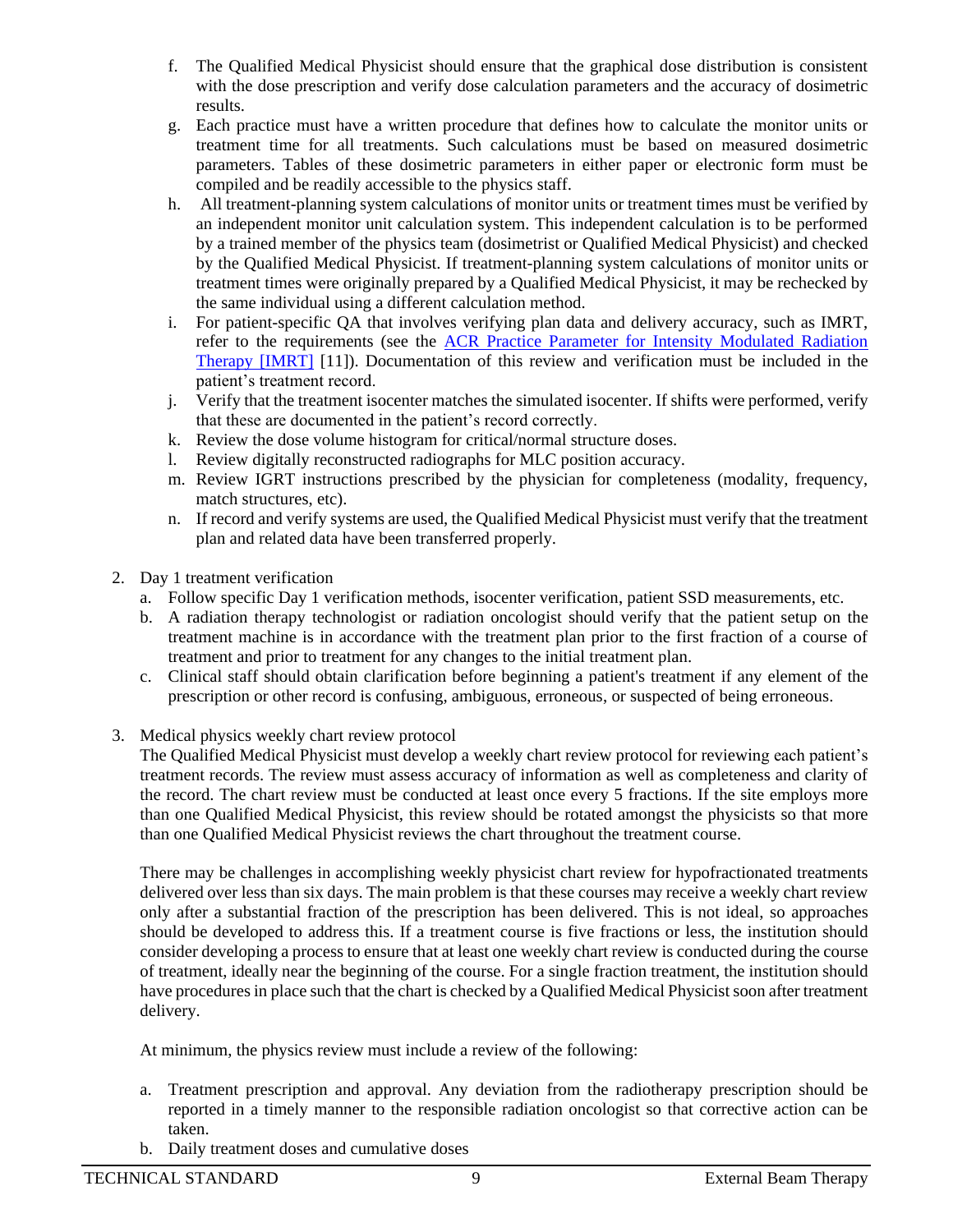- c. Isodose distributions and monitor unit (time) calculations
- d. SSD accuracy
- e. Special dose calculations and measurements including in-vivo measurements
- f. Review of new or modified treatment fields
- 4. Final check Completion of treatment chart review

At the completion (end) of treatment (EOT), the Qualified Medical Physicist must review the entire chart to affirm the fulfillment of the initial and/or revised prescribed dose. This review must be performed within 1 week of EOT and documented in the treatment record. Any deviations from the physician treatment plan or radiotherapy prescription must be documented and promptly brought to the attention of the attending radiation oncologist.

D. Chart rounds

The Qualified Medical Physicist should participate in weekly department-wide chart rounds to ensure the fulfillment of the prescription and review any changes in dose, patient setup(s), and simulation and port films.

E. Morbidity and Mortality Round

See the [ACR–ASTRO Practice Parameter for Radiation Oncology](https://www.acr.org/-/media/ACR/Files/Practice-Parameters/RadOnc.pdf?la=en) [\[30\]](#page-12-5).

# **VII. NEW PROCEDURES**

The practice of radiation oncology often involves the implementation of new procedures and technologies. When these are being considered, the Qualified Medical Physicist must participate along with team members of the medical and administrative areas. The Qualified Medical Physicist should undertake a systematic literature review, make site visits, confer with colleagues familiar with the new procedure or equipment, and otherwise obtain factual information for use in planning, acquisition, and implementation. Such information may include clinical application, impacts on workflows, equipment, staffing, and space utilization.

The Qualified Medical Physicist must accept and commission any new treatment procedure, technique, accessory, or new treatment technology, and they must be received/accepted, commissioned, and released prior to clinical use. In the case of a product (hardware, software, or device) the commissioning must include safety testing and verification that the system or device meets the manufacturer's performance standards. Commissioning will also include institution of a QA program to demonstrate the consistent safety and performance of the system or device. Documentation of the acceptance, commissioning, and QA program development must be on-site and available for review.

The QA program associated with any new procedure should be periodically reviewed and updated.

For more information on image-guided radiation therapy, see the [ACR–AAPM Technical Standard for Medical](https://www.acr.org/-/media/ACR/Files/Practice-Parameters/IRGT-TS.pdf?la=en)  [Physics Performance Monitoring of Image-Guided Radiation Therapy \(IGRT\)](https://www.acr.org/-/media/ACR/Files/Practice-Parameters/IRGT-TS.pdf?la=en) and the [ACR–ASTRO Practice](https://www.acr.org/-/media/ACR/Files/Practice-Parameters/IGRT-RO.pdf?la=en)  [Parameter for Image-Guided Radiation Therapy \(IGRT\)](https://www.acr.org/-/media/ACR/Files/Practice-Parameters/IGRT-RO.pdf?la=en) [\[13,](#page-11-9)[31\]](#page-12-6).

# **VIII. DOCUMENTATION**

The Qualified Medical Physicist is responsible for documenting, at a minimum, the following:

- 1. Procedures for instrument calibration and periodic instrument constancy checks
- 2. Procedures to verify the manufacturer's specifications and to establish baseline performance values for radiation therapy equipment
- 3. QM programs for radiation therapy equipment, simulators, treatment-planning systems, and monitor unit calculation algorithms
- 4. Monitor units (time) calculation procedures and protocols
- 5. Physics chart check protocol for reviewing treatment delivery
- 6. Procedures for checking the mechanical and electrical integrity of patient care devices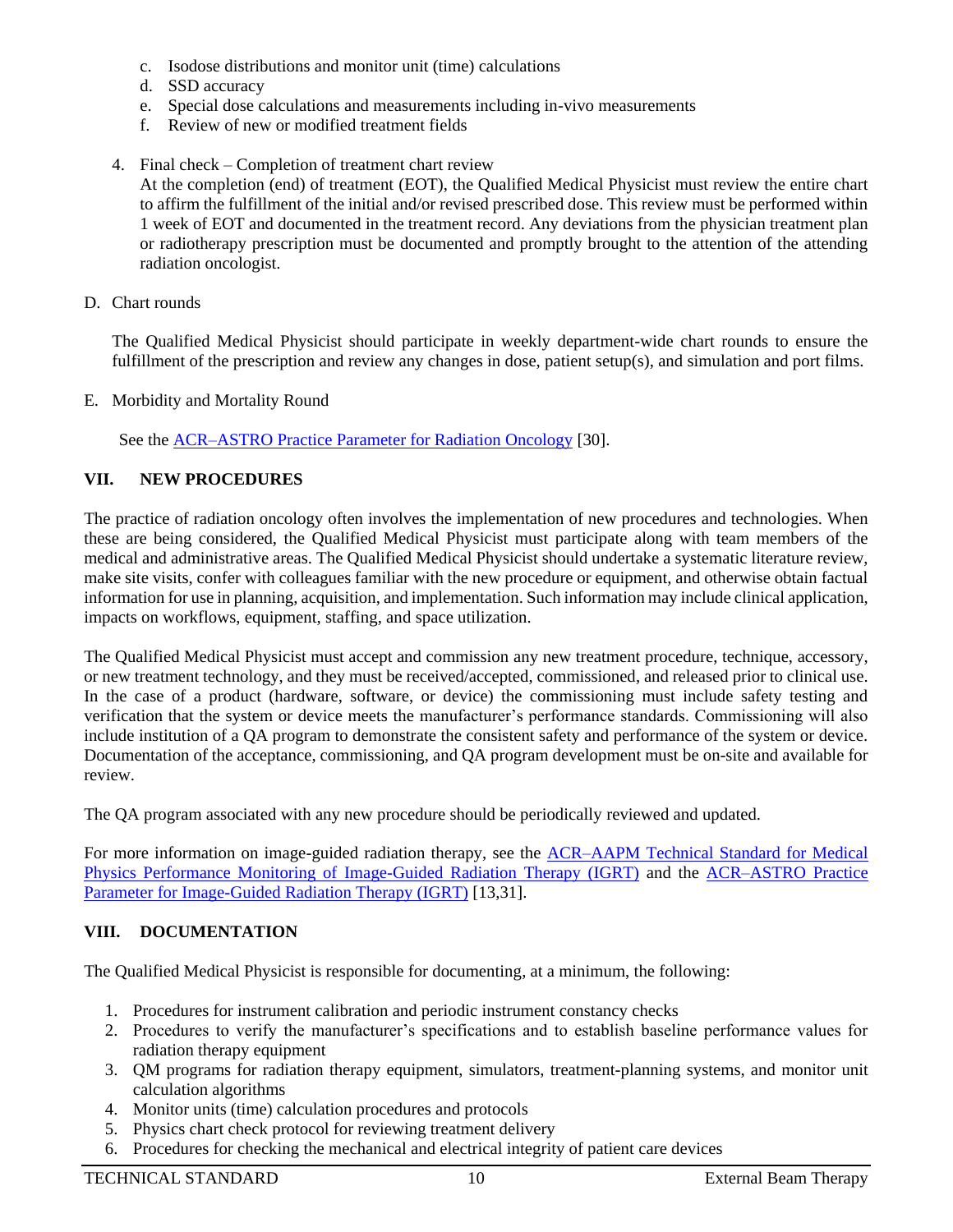- 7. Radiation protection program as it pertains to radiation oncology
- 8. Calculations related to patient dosimetry and/or physics measurements when such needs arise or per clinicians' requests
- 9. Consultations requested by the radiation oncologist
- 10. Commissioning of new systems and/or equipment introduced into the clinic
- 11. Response to vendor safety notices
- 12. Equipment repair log and QA prior to returning to service

# **IX. PEER REVIEW**

See the [ACR–ASTRO Practice Parameter for Radiation Oncology](https://www.acr.org/-/media/ACR/Files/Practice-Parameters/RadOnc.pdf?la=en) [\[30\]](#page-12-5).

### **ACKNOWLEDGEMENTS**

This technical standard was revised according to the process described under the heading *The Process for Developing ACR Practice Parameters and Technical Standards* on the ACR website [\(https://www.acr.org/Clinical-](https://www.acr.org/Clinical-Resources/Practice-Parameters-and-Technical-Standards)[Resources/Practice-Parameters-and-Technical-Standards\)](https://www.acr.org/Clinical-Resources/Practice-Parameters-and-Technical-Standards) by the Committee on Practice Parameters and Technical Standards – Medical Physics of the ACR Commission on Medical Physics, in collaboration with the AAPM.

Collaborative Committee – members represent their societies in the initial and final revision of this technical standard

| ACR                                    | AAPM                 |
|----------------------------------------|----------------------|
| Matthew A. Pacella, MS, FACR, Co-Chair | Joseph Hanley, PhD   |
| Christopher J. Watchman, PhD, Co-Chair | Koren S. Smith, MS   |
| Debbie L. Schofield, MS                | Malorie R. Veres, MS |

Committee on Practice Parameters and Technical Standards – Medical Physics (ACR Committee responsible for sponsoring the draft through the process)

Maxwell R. Amurao, PhD, MBA, Chair Ralph P. Lieto, MS, FACR Mary Ann Keenan, DMP, Vice Chair Lijun Ma, PhD, FAAPM Priscilla F. Butler, MS, FACR Tariq A. Mian, PhD, FACR Heidi A. Edmonson, PhD **Anshuman Panda**, PhD Samuel A. Einstein, PhD Douglas E. Pfeiffer, MS, FACR Per H. Halvorsen, MS, FACR Premavathy Rassiah, PhD Loretta M. Johnson, PhD Thomas G. Ruckdeschel, MS

Mahadevappa Mahesh, MS, PhD, FACR, Chair, Commission on Medical Physics Jacqueline Anne Bello, MD, FACR, Chair, Commission on Quality and Safety Mary S. Newell, MD, FACR, Chair, Committee on Practice Parameters and Technical Standards

Comments Reconciliation Committee David Youmans, MD, FACR, Chair Janaki Krishnamoorthy, PhD K. Elizabeth Hawk, MD, MS, PhD, Co-Chair Mahadevappa Mahesh, MS, PhD, FACR Maxwell R. Amurao, PhD, MBA Alexander Markovic, MSc Jacqueline Anne Bello, MD, FACR Mary S. Newell, MD, FACR Richard Duszak Jr., MD, FACR Zoubir Ouhib, MS, FACR Robert G. Gandy, MS Matthew A. Pacella, MS, FACR Steven J. Goetsch, PhD Ben H. Robison, MS Per H. Halvorsen, MS, FACR Debbie L. Schofield, MS Joseph Hanley, PhD Koren S. Smith, MS Steven C. Harrell, MS Malorie R. Veres, MS Annie Hsu, PhD Christopher J. Watchman, PhD Mary Ann Keenan, DMP Gerald A. White Jr., MS, FACR Amy L. Kotsenas, MD, FACR Richard Y. Wu, MS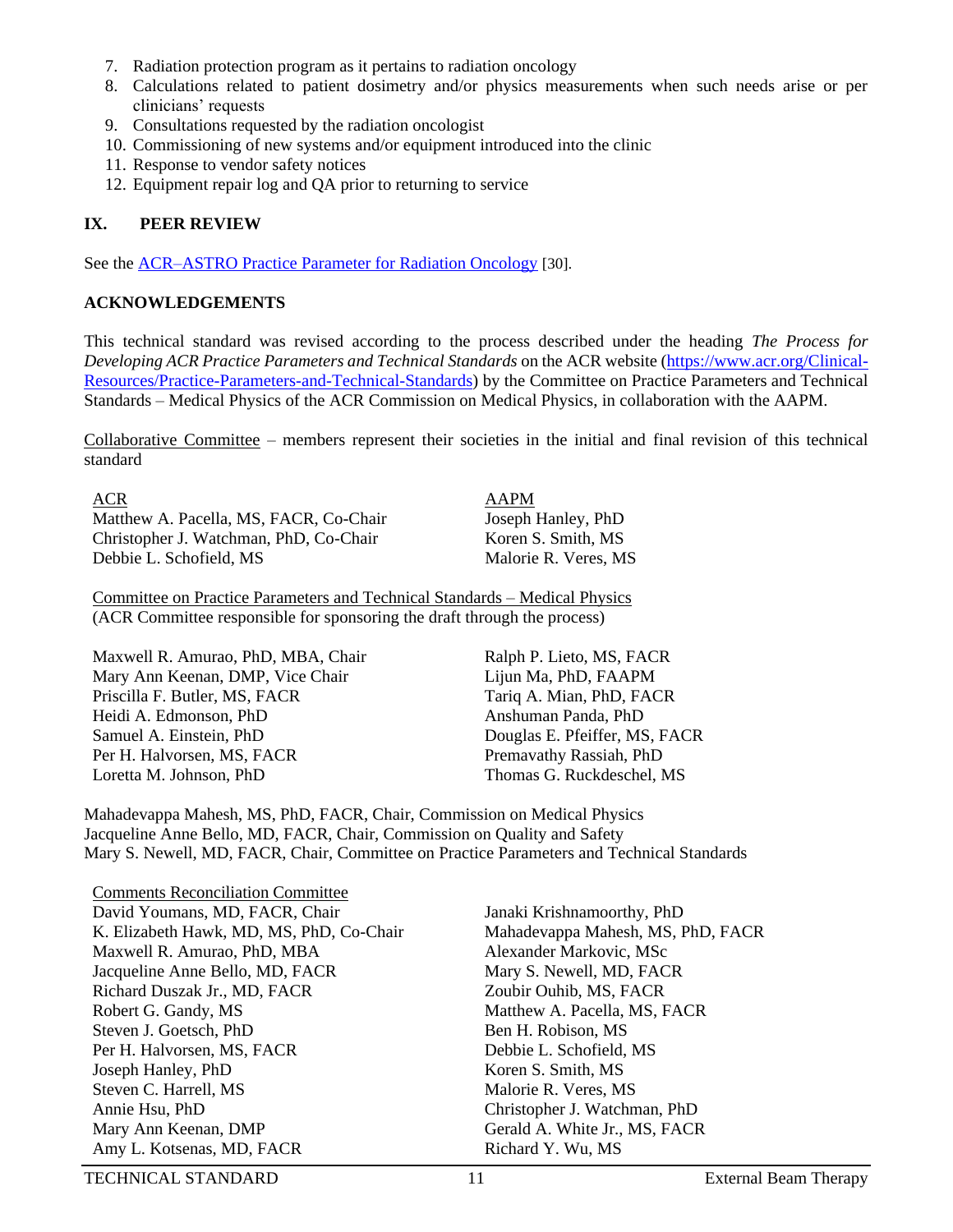#### **REFERENCES**

- <span id="page-11-0"></span>1. American College of Radiology. ACR practice parameter for continuing medical education (CME). Available at: [https://www.acr.org/-/media/ACR/Files/Practice-Parameters/CME.pdf?la=en.](https://www.acr.org/-/media/ACR/Files/Practice-Parameters/CME.pdf?la=en) Accessed January 30, 2019.
- <span id="page-11-1"></span>2. Clements JB, Baird CT, de Boer SF, et al. AAPM medical physics practice guideline 10.a.: Scope of practice for clinical medical physics. J Appl Clin Med Phys 2018;19:11-25.
- <span id="page-11-2"></span>3. American College of Radiology. Guide to professional practice of clinical medical physics. Available at: [https://www.acr.org/-/media/ACR/Files/Member-Resources/Guide\\_Prof\\_Practice\\_Clin\\_Med\\_Phys\\_2018.pdf.](https://www.acr.org/-/media/ACR/Files/Member-Resources/Guide_Prof_Practice_Clin_Med_Phys_2018.pdf) Accessed June 19, 2019.
- <span id="page-11-3"></span>4. American Association of Physicists in Medicine. Professional Policy 17. Available at: [http://www.aapm.org/org/policies/details.asp?id=317&type=PP.](http://www.aapm.org/org/policies/details.asp?id=317&type=PP) Accessed May 8, 2014.
- <span id="page-11-4"></span>5. American College of Radiology. Radiation oncology practice accreditation program requirements. Available at: [https://www.acraccreditation.org/Modalities/Radiation-Oncology-Practice.](https://www.acraccreditation.org/Modalities/Radiation-Oncology-Practice) Accessed December 9, 2019.
- <span id="page-11-5"></span>6. American Society for Radiation Oncology. Patient Safety. Available at: [https://www.astro.org/Patient-Care-and-](https://www.astro.org/Patient-Care-and-Research/Patient-Safety)[Research/Patient-Safety.](https://www.astro.org/Patient-Care-and-Research/Patient-Safety) Accessed December 9, 2019.
- <span id="page-11-6"></span>7. American Society for Radiation Oncology. Safety is no accident: a framework for quality radiation oncology care. Available at: and a state of the state at a state at a state at a state at a state at a state at a state at a state at a state at a state at a state at a state at a state at a state at a state at a state at a state at a st [https://www.astro.org/ASTRO/media/ASTRO/Patient%20Care%20and%20Research/PDFs/Safety\\_is\\_No\\_Accident.](https://www.astro.org/ASTRO/media/ASTRO/Patient%20Care%20and%20Research/PDFs/Safety_is_No_Accident.pdf) [pdf.](https://www.astro.org/ASTRO/media/ASTRO/Patient%20Care%20and%20Research/PDFs/Safety_is_No_Accident.pdf) Accessed June 25, 2019.
- <span id="page-11-7"></span>8. Seibert JA, Clements JB, Halvorsen PH, et al. AAPM Medical Physics Practice Guideline 3.a: Levels of supervision for medical physicists in clinical training. J Appl Clin Med Phys 2015;16:5291.
- <span id="page-11-8"></span>9. American College of Radiology. ACR–ASTRO practice parameter for the performance of stereotactic body radiation therapy. Available at: [https://www.acr.org/-/media/ACR/Files/Practice-Parameters/SBRT-RO.pdf?la=en.](https://www.acr.org/-/media/ACR/Files/Practice-Parameters/SBRT-RO.pdf?la=en) Accessed January 30, 2019.
- 10. American College of Radiology. ACR practice parameter for the performance of brain stereotactic radiosurgery. Available at: [https://www.acr.org/-/media/ACR/Files/Practice-Parameters/StereoBrain.pdf?la=en.](https://www.acr.org/-/media/ACR/Files/Practice-Parameters/StereoBrain.pdf?la=en) Accessed January 30, 2019.
- <span id="page-11-17"></span>11. American College of Radiology. ACR practice parameter for intensity modulated radiation therapy (IMRT). Available at: [https://www.acr.org/-/media/ACR/Files/Practice-Parameters/IMRT-RO.pdf?la=en.](https://www.acr.org/-/media/ACR/Files/Practice-Parameters/IMRT-RO.pdf?la=en) Accessed January 30, 2019.
- 12. American College of Radiology. ACR–ASTRO practice parameter for the performance of total body irradiation. Available at: [https://www.acr.org/-/media/ACR/Files/Practice-Parameters/TBI.pdf?la=en.](https://www.acr.org/-/media/ACR/Files/Practice-Parameters/TBI.pdf?la=en) Accessed January 30, 2019.
- <span id="page-11-9"></span>13. American College of Radiology. ACR–AAPM technical standard for medical physics performance of image-guided radiation therapy (IGRT). . Available at: Available at: [https://www.acr.org/-/media/ACR/Files/Practice-](https://www.acr.org/-/media/ACR/Files/Practice-Parameters/IRGT-TS.pdf?la=en)[Parameters/IRGT-TS.pdf?la=en.](https://www.acr.org/-/media/ACR/Files/Practice-Parameters/IRGT-TS.pdf?la=en) Accessed January 30, 2019.
- <span id="page-11-10"></span>14. American Association of Physicists in Medicine. Quality assurance for image-guided radiation therapy utilizing CTbased technologies: a report of the AAPM TG-179. Available at: [https://www.aapm.org/pubs/reports/RPT\\_179.pdf.](https://www.aapm.org/pubs/reports/RPT_179.pdf) Accessed August 28, 2014.
- <span id="page-11-11"></span>15. U.S. Department of Veterans Affair. VA national center for patient safety. Available at: [https://www.patientsafety.va.gov/.](https://www.patientsafety.va.gov/) Accessed January 15, 2020.
- <span id="page-11-12"></span>16. Practices IfSM. Medication error prevention "toolbox". Available at: [https://www.ismp.org/resources/medication](https://www.ismp.org/resources/medication-error-prevention-toolbox)[error-prevention-toolbox.](https://www.ismp.org/resources/medication-error-prevention-toolbox) Accessed January 15, 2020.
- <span id="page-11-13"></span>17. Ford EC, Gaudette R, Myers L, et al. Evaluation of safety in a radiation oncology setting using failure mode and effects analysis. Int J Radiat Oncol Biol Phys 2009;74:852-8.
- 18. Gerard K, Grandhaye JP, Marchesi V, Kafrouni H, Husson F, Aletti P. A comprehensive analysis of the IMRT dose delivery process using statistical process control (SPC). Med Phys 2009;36:1275-85.
- 19. Rath F. Tools for developing a quality management program: proactive tools (process mapping, value stream mapping, fault tree analysis, and failure mode and effects analysis). Int J Radiat Oncol Biol Phys 2008;71:S187-90.
- 20. Leveson N. A new accident model for engineering safer systems. Safety Science 2004;42:237-70.
- <span id="page-11-14"></span>21. American Association of Physicists in Medicine. Publications. Available at: [https://www.aapm.org/pubs/.](https://www.aapm.org/pubs/) Accessed September 17, 2019.
- <span id="page-11-15"></span>22. American Association of Physicists in Medicine. Quality assurance for computed-tomography simulators and the computed-tomography-simulation process: report of the AAPM radiation therapy committee; Task Group 66. Available at: [http://www.aapm.org/pubs/reports/RPT\\_83.pdf.](http://www.aapm.org/pubs/reports/RPT_83.pdf) Accessed December 17, 2014.
- <span id="page-11-16"></span>23. American College of Radiology. ACR practice parameter for 3-D external beam radiation planning and conformal therapy. Available at: [https://www.acr.org/-/media/ACR/Files/Practice-Parameters/3D-Conformal.pdf?la=en.](https://www.acr.org/-/media/ACR/Files/Practice-Parameters/3D-Conformal.pdf?la=en) Accessed January 30, 2019.
- 24. Fraass B, Doppke K, Hunt M, et al. American Association of Physicists in Medicine Radiation Therapy Committee Task Group 53: quality assurance for clinical radiotherapy treatment planning. Med Phys 1998;25:1773-829.